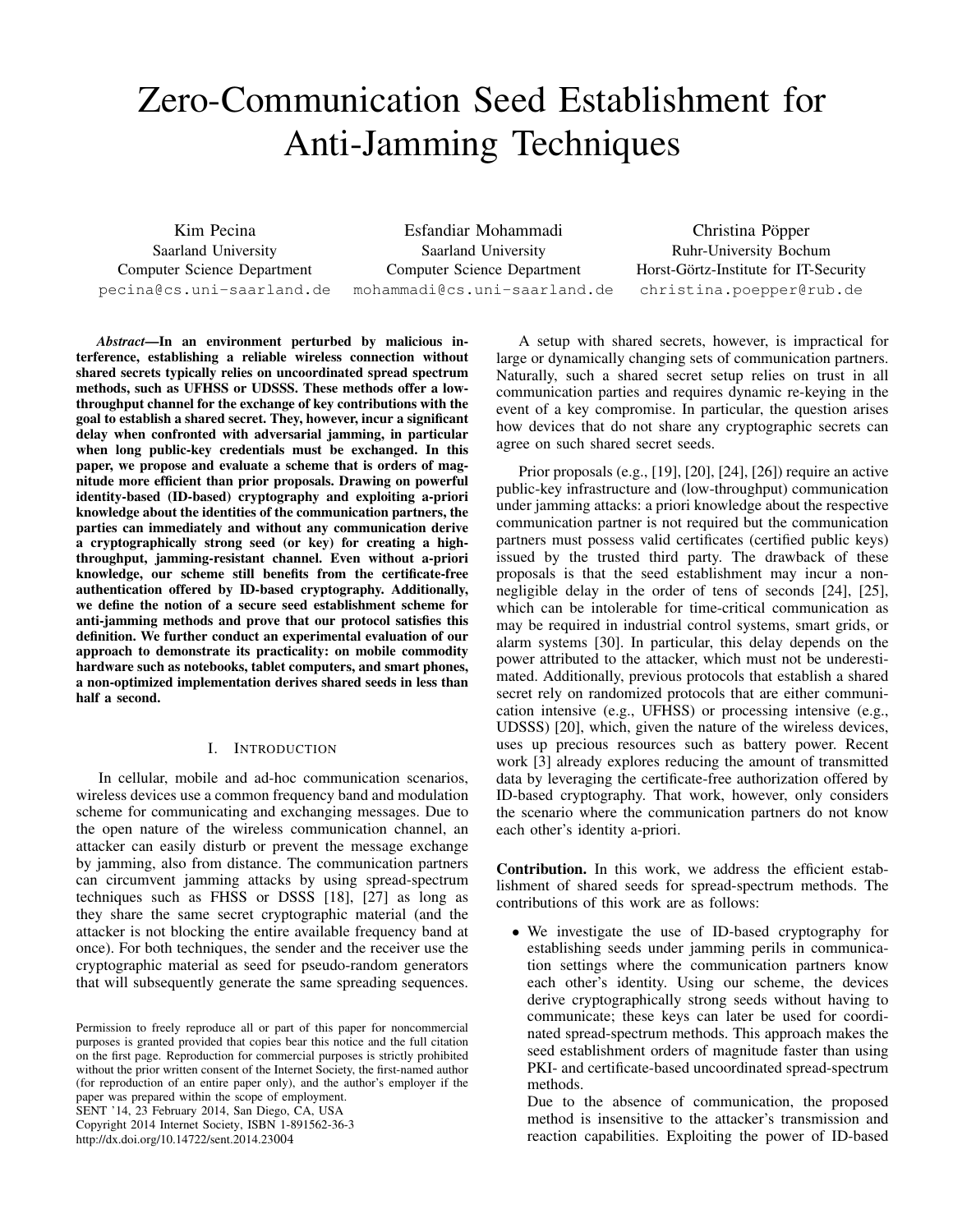cryptography, it supports dynamically changing sets of participants without incurring any key additional management; only the identity of the communication partner is required. In practical scenarios, learning the communication partner's identity is easier than obtaining an authenticated public key or managing a shared secret.

- We characterize the security of our ID-based seed establishment scheme for anti-jamming purposes: first, we introduce the notion of a *secure seed establishment scheme* (a variant of the eCK model for authenticated key exchange); second, we prove that our proposed scheme fulfills this definition.
- We experimentally demonstrate the efficiency of our approach by evaluating running times of a prototypical implementation on commodity mobile devices, in particular smart phones and notebooks.

Outline. We begin with a presentation of the key idea of our proposal and its positioning with respect to other work [\(Section II\)](#page-1-0). We then present our system model and motivate our attacker model [\(Section III\)](#page-2-0). Thereafter, we present our seed establishment scheme [\(Section IV\)](#page-2-1). Then we define the notion of a secure seed establishment scheme and prove that our scheme satisfies this notion [\(Section V\)](#page-3-0). We continue with illustrating the efficiency of our scheme with a prototype implementation on mobile devices and commodity notebooks [\(Section VI\)](#page-5-0). Finally, we describe related work [\(Section VII\)](#page-6-0) and conclude [\(Section VIII\)](#page-7-1).

# II. OVERVIEW AND KEY IDEA

<span id="page-1-0"></span>This paper addresses the problem of establishing shared secrets under jamming attacks between communication partners that do not share cryptographic material. The solution space to this problem contains several dimensions: (1) the required knowledge about the communication partner (e.g., in terms of name, identity, and certificates), (2) the a-priori infrastructure setup, (3) the amount of communication needed for the establishment of the secret seed, and (4) the computational complexity and time needed by the communication parties for establishing the seed. In other words, possible solutions to this problem are determined in terms of what needs to be known, received, and computed.

The problem above has previously been addressed as *antijamming key-establishment dependency* [\[26\]](#page-8-5). In this paper, we refer to it as *seed establishment*. Existing solutions (e.g., [\[24\]](#page-8-4)– [\[26\]](#page-8-5)) break the dependency cycle by enabling anti-jamming communication without shared secrets, as depicted by [Fig](#page-1-1)[ure 1](#page-1-1) (a). They achieve this by transmitting the messages of a standard (e.g., Diffie-Hellman-based) key-establishment scheme on randomized frequency channels. As part of the infrastructure setup, these schemes require a trusted third party to certify the public keys of the involved communication parties to enable authentic key contributions. These certificates must be either communicated while the key is being established, or they must be pre-shared before the communication phase. In the latter case, potentially large numbers of certificates are to be stored. In both cases, the communication over randomized frequency channels takes significant time and the overall time needed for the seed establishment is strongly dominated by



<span id="page-1-1"></span>Figure 1. Positioning of this work. (a) Existing solutions [\[10\]](#page-8-8), [\[25\]](#page-8-6), [\[26\]](#page-8-5) break the anti-jamming key-establishment dependency cycle by not relying on shared secrets. (b) Under the assumption that the communication partners have a-priori knowledge about each other's identities, they can establish a cryptographically strong key without any communication using our IDbased approach, i.e., break the dependency cycle as shown above. This significantly speeds up the setup of shared secrets and faces neither jamming nor interference.

the inefficient uncoordinated communication under jamming. We note that these problems are not solved by one-way communication or broadcast scenarios [\[20\]](#page-8-3), where certified public keys are also required for digital signature and authentication purposes.

Identity-based cryptography. We investigate the use of IDbased cryptography for settings in which the communication partners know each other's identity. In these settings, IDbased cryptography allows us to construct a seed establishment scheme that does not need any prior communication therefore the name *zero-communication seed establishment*. This breaks the anti-jamming key-establishment dependency cycle by not relying on communication between the involved parties, as shown in [Figure 1](#page-1-1) (b). Identity-based schemes allow for dynamic network extensions and communication to new devices without requiring modifications to already established devices.

One particular aspect in the construction of the scheme is how to overcome the static nature of ID-based established seeds. We solve this by introducing time in the seed establishment. As a consequence, two consecutively-generated seeds will be distinct. In particular, we will show that a seed for a given time is uncorrelated to all previously-established seeds.

We note that seed establishment without communication is not a property that can exclusively be achieved by means of identity-based cryptography. Since ID-based cryptography significantly reduces the storage requirements (identities require much less space than identities together with the corresponding public key and associated certificate), and the sharing of identities requires one order of magnitude fewer communication, it, however, constitutes an ideal choice.

In the setting where the communication partners do not know each other's identity, ID-based schemes still remove the necessity to store and transmit public keys and certificates because only the identity of the communication partner must be known before the payload exchange can take place [\[3\]](#page-7-0). Since the communication time is the major delay in anti-jamming key-establishment scenarios, ID-based schemes speed up the key-establishment process by one order of magnitude: while the exchanged certificates in UFHSS or UDSSS are several hundreds and sometimes thousands of bytes in size [\[26\]](#page-8-5), the identities required in our setting are merely a few tens of bytes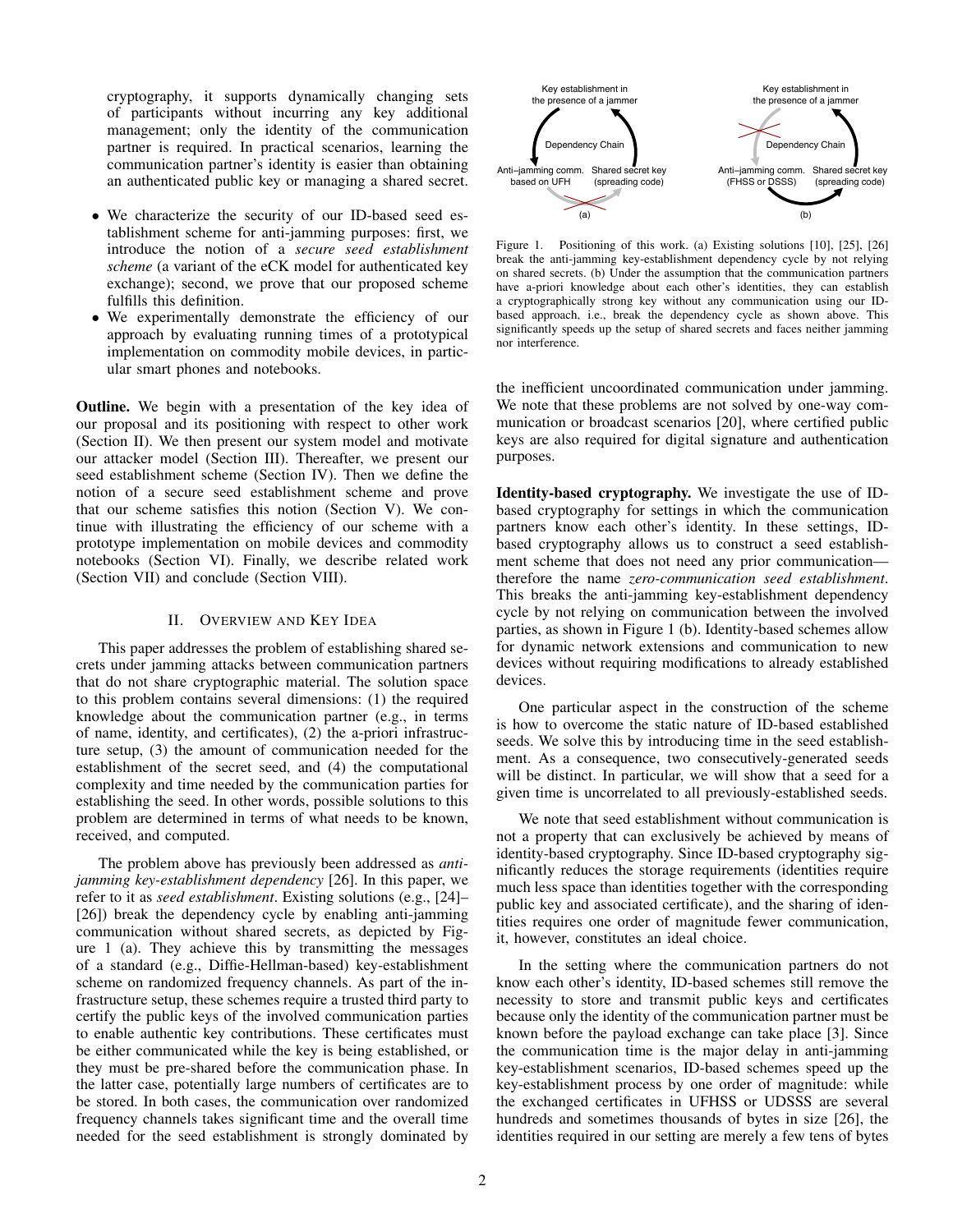in size. If the identities need to be exchanged, this approach can be categorized as shown in [Figure 1](#page-1-1) (a).

## III. MODEL AND NOTATION

<span id="page-2-0"></span>We next describe the system and attacker models that our scheme is based on, followed by a description of the notation that we use while detailing the scheme in [Section IV.](#page-2-1)

System Model. We consider the following identity-based setting: two devices want to communicate with each other and know the identity of the communication partner. This identity consists of a unique name or string, such as an email address, a MAC address, or any other unique identifier. This identifier may be publicly known and does not need to be kept secret. We do not assume any shared cryptographic material between the two parties. The advantage of storing the identity of the communication partner instead of storing shared pairwise secrets is that the identity is public, long-term, and typically rather short. More precisely, the identity usually does not change and it may even be possibly to dynamically derive it or to share it by public out-of-band channels. We let the devices have loosely synchronized clocks, e.g., via GPS, such that they can agree on overlapping time frames. Moreover, we assume that all information (on groups, generator elements, pairing, etc.) of an identity-based cryptographic scheme is public and shared among all communication parties.

Furthermore, we require the existence of a trusted central private key generator (PKG), which generates for every party *A* with the unique identifier ID*<sup>A</sup>* a secret key sk*A*. We assume that every participating party is aware of its identity and of her secret key sk*A*. Typically, the distribution is done in a set-up phase where every party receives her secret key with the help of the trusted PKG. In practice, this can be achieved by the device manufacturer or by an initial registration step conducted at the commissioning of a device.

Threat Model. We grant the attacker the capabilities to record and eavesdrop on the communication between the communication parties. In particular, the attacker may use a broadband receiver or multiple partial band receivers for this purpose. We, however, impose the standard restriction that (coordinated) FHSS communication could be used to counter jamming attacks if keys were securely shared. This implies that the attacker is not powerful enough to perform a broadband jamming attack; in other words, we assume that the frequency spectrum is sufficiently large such that the attacker cannot block the complete transmission spectrum.

Furthermore, we let the attacker dynamically corrupt and in turn impersonate devices. More precisely, the attacker can corrupt any device at any time. Once a device is corrupted, the attacker obtains all cryptographic material stored on that device, thus enabling the attacker to act on behalf of that device.

Notation. We describe a setting with a symmetric pairing. In [Appendix A,](#page-8-9) we detail the setting with an asymmetric pairing. Following the setup of Boneh and Franklin's identity-based encryption scheme [\[2\]](#page-7-2), we use two groups  $\mathbb{G}_1$  and  $\mathbb{G}_T$  of prime order *q* and a symmetric bilinear pairing  $e : \mathbb{G}_1 \times \mathbb{G}_1 \to \mathbb{G}_T$ .

By g we denote the designated generator of  $\mathbb{G}_1$ . In the following, we use the convention that operations in the subgroup  $\mathbb{G}_1$  of the elliptic curve are written in additive notation (i.e., we write  $a \cdot g$  and  $g + g$  rather than  $g^a$  and  $g \cdot g$ , respectively) and operations in the target group  $\mathbb{G}_T$  are written in the usual multiplicative form.

We let  $h: \{0,1\}^* \to \mathbb{G}_1^*$  denote a cryptographic hash function that takes as input arbitrary strings and maps them to  $\mathbb{G}_1^*$ . Throughout the paper, we use the usual convention that  $\mathbb{G}^* := \mathbb{G} \setminus \{0\}$ , where 0 is the neutral element of the group  $\mathbb{G}$  w.r.t. the group operation. We write  $e \leftarrow_R \mathbb{G}$  to denote that the element *e* is drawn uniformly from the group G.

The public key pk*<sup>A</sup>* of a communication party *A* with name ID<sub>A</sub> is  $pk_A := h(ID_A) = a \cdot g$ , i.e.,  $a := dlog_a(bk_A)$  is the discrete logarithm of  $pk_A$  with respect to the base g. In general, it is infeasible to compute *a*; we only use the existence of *a* to derive and show equalities between elements. The PKG computes *A*'s secret key as  $sk_A := s \cdot pk_A = sa \cdot g$ , where  $s \leftarrow_R \mathbb{Z}_q^*$  is the PKG's master key.

# <span id="page-2-1"></span>IV. OUR ZERO-COMMUNICATION SEED ESTABLISHMENT **SCHEME**

Our scheme establishes a cryptographically strong seed for anti-jamming techniques, such as FHSS or DSSS without any communication by using techniques from identity-based encryptions [\[2\]](#page-7-2). We first give an overview of our seed establishment [\(Section IV-A\)](#page-2-2) and then present its details [\(Section IV-B\)](#page-3-1).

#### <span id="page-2-2"></span>*A. Overview*

Based on the ID-based setup and the communication parties knowledge of their own secret keys (sk*<sup>A</sup>* for party *A*), the scheme that we propose allows two communication parties to output a cryptographically strong seed, i.e., a seed that is computationally indistinguishable from a randomly chosen seed. We consider the case where the parties' secret keys are solely used for the seed establishment.

The basic idea for the seed generation for two parties *A* and *B* is standard and in its core looks as follows:

$$
e(\mathrm{sk}_A, \mathrm{pk}_B),
$$

where sk<sub>*A*</sub> is *A*'s secret key,  $pk_B$  is *B*'s public key,  $e(\cdot, \cdot)$ is the bilinear pairing, *s* is the PKG's master key, *g* is the group generator, and *a* and *b* are given by *A*'s and *B*'s public key, respectively. Using the properties of the bilinear map, we derive that

$$
e(\mathrm{sk}_A, \mathrm{pk}_B) = e(as \cdot g, b \cdot g) = e(g, g)^{abs}.
$$

This simple seed generation has the serious drawback that only one unique seed can be generated per pair of devices. Although this seed already has strong cryptographic properties, it is insufficient for our applications scenario where devices keep their identities for long times and re-keying is cumbersome or even impossible. Being able to generate only one seed is particularly problematic because broadband attackers may be able to listen on all FHSS frequencies and can thus learn large fractions of the pseudo-random sequence. If, in future communication attempts, the communication partners keep on reusing the same seed, the attacker can successfully jam the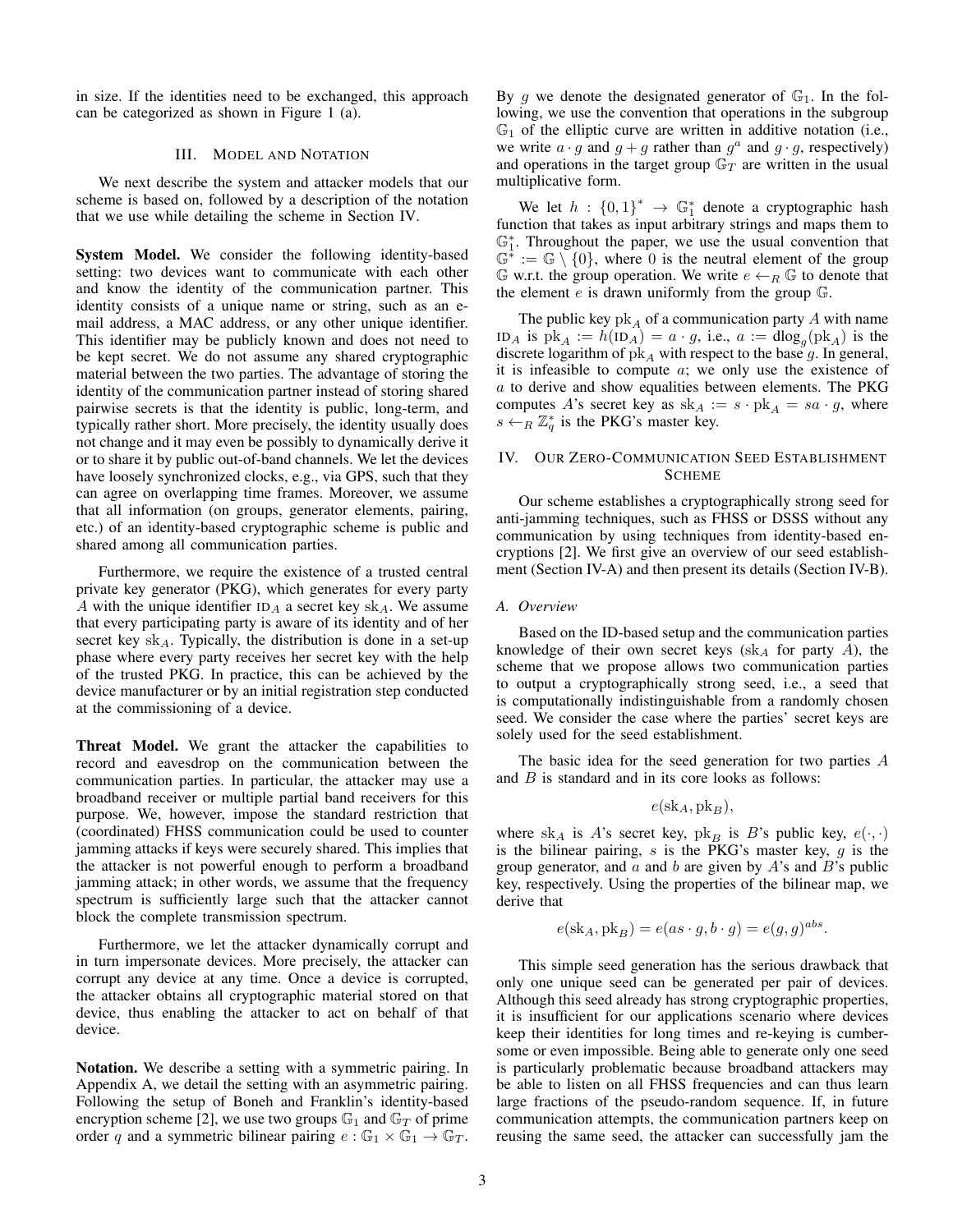communication by jamming the previously-learned frequency sequence.

One solution is to use a fresh nonce for every seed [\[3\]](#page-7-0). Such an approach, however, inherently requires communication. Another remedy is to let each device store a state for every communication partner it interacted with, e.g., the state of the pseudo-random generator. In both solutions, two communicating parties do not re-use frequencies and an attacker cannot gain an advantage by eavesdropping and storing the used communication frequencies. Storing a state for every peer, however, is expensive and would destroy the storage advantage gained by deploying ID-based cryptography.

We choose storage over communication but significantly relax the storage requirements and only stipulate that devices store a state for every communication peer for a certain short time frame, e.g., two hours. In this way, within a time frame, the frequencies derived are pseudo-random. Across two time frames, our seed establishment scheme ensures that the seeds derived in different time frames are uncorrelated, i.e., information obtained in one time frame cannot be used to obtain information in a future time frame.

For *A* and *B* to agree on a time frame *tf*, we exploit loosely synchronized clocks. The time frames may vary in length and depend on the precision of the synchronicity of the devices' clocks and on the storage available on the devices. It is, however, crucial that the time frames are absolute (such as "January 24, 2014, 2 p.m.  $-$  4 p.m., UTC+1") and not periodic (such as "today, 2 p.m. - 4 p.m."): periodically reoccurring time frames cause established seeds to be equal and, therefore, enable an attacker that recorded previously-used frequencies to mount a successful jamming attack. For reasons of simplicity, we make the time frame enumerable, i.e., there is an initial time frame and for every time frame *tf* there is a successor  $tf + 1.$ 

Inspired by Ryu et al. [\[21\]](#page-8-10), a first approach might be to derive the shared seed as  $e(\text{sk}_A, \text{pk}_B)$ <sup> $f(tf)$ </sup> for two parties *A* and *B*, and a time frame *tf* where *f* is a mapping from strings to exponents. While this approach can be modified to derive keys that provide forward-secrecy, these seeds are insecure in our setting because we assume that the attacker can learn all seeds: merely using  $e$ (sk<sub>*A*</sub>, pk<sub>*B*</sub>)</sub> $f$ <sup>(*tf*)</sup> allows the attacker to compute  $e(\text{sk}_A, \text{pk}_B)$ , since f, tf, and the prime group order are publicly known and an attacker can simply compute the *tf*-th root of  $e(\text{sk}_A, \text{pk}_B)$ <sup> $f(tf)$ </sup>. As a result, this approach allows the attacker to predict seeds that are used in future communications.

We remedy this problem and propose the following seed establishment protocol. It combines the efficiency of the approach by Ryu et al. and, at the same time, prevents attackers from deriving future seeds. The core idea is to use a second cryptographic hash function<sup>1</sup>  $f : \{0,1\}^* \rightarrow \{0,1\}^{2\eta}$  and compute the seed

$$
\mathcal{S}_{(A,B)} := f(e(\mathrm{sk}_A, \mathrm{pk}_B), \mathit{tf}) = f(e(g,g)^{abs}, \mathit{tf})
$$

as the established shared session seed, where  $\eta$  denotes the

security parameter and  $f(x, y)$  denotes the application of  $f$  to the standard encoding of the pair that contains *x* and *y*.

# <span id="page-3-1"></span>*B. The Seed Establishment Scheme*

Formally, let GGen be a *group generator* algorithm that takes as input a security parameter  $\eta$  and draws a randomly chosen generator for a group  $\mathbb{G}_1$  of prime order  $q$  in order of  $2<sup>\eta</sup>$ , a description of a non-degenerate bilinear mapping  $e : \mathbb{G}_1 \to \mathbb{G}_T$ , and two hash functions  $f : \{0,1\}^* \to \{0,1\}^{27}$ and  $h: \{0,1\}^* \to \mathbb{G}_1$  such that  $e(g, g)$  is a generator for a multiplicative group G*<sup>T</sup>* for the designated generator *g*. Note that  $\mathbb{G}_T$  is also of prime-order q. Then GGen outputs  $\langle q, g, e, f, h \rangle$ .

The PKG's setup phase algorithm  $MGen(1<sup>\eta</sup>)$ . The master key generation algorithm MGen takes as input a security parameter  $\eta$ . MGen(1<sup> $\eta$ </sup>) runs the group generator algorithm GGen obtaining  $\langle q, q, e, f, h \rangle$  and chooses a random master key  $s \in \mathbb{Z}_q^*$  uniformly at random. Let  $par := \langle q, g, e, f, h \rangle$  be the global parameters. Then,  $MGen(1<sup>\eta</sup>)$  outputs  $\langle par, s \rangle$ .

A user's setup algorithm  $Gen(par, ID<sub>A</sub>, s)$ . The setup algorithm Gen for a user *A* takes as input the global parameters *par* , the user's unique name ID*A*, and the master secret key *s*. Gen $(par, ID_A, s)$  outputs  $sk_A := s \cdot pk_A = s \cdot h(ID_A) \in \mathbb{G}_1^*$ .

**The seed establishment procedure**  $\text{Seed}(par, sk_A, \text{ID}_B, tf)$ . The seed establishment algorithm Seed run by user *A* to establish a seed with user *B* takes as input the global parameters *par*, the secret key of the caller  $sk<sub>A</sub>$ , the unique name  $ID<sub>B</sub>$ of the peer *B*, and the time frame  $tf$ . Seed( $par$ ,  $sk_A$ ,  $ID_B$ ,  $tf$ ) outputs  $f(e(\text{sk}_A, \text{pk}_B), tf)$ .

For the sake of illustration, we depict the correctness of our construction and show that *A* and *B* derive a shared seed:

$$
S_{(A,B)} := f(e(sk_A, pk_B), tf) = f(e(sa \cdot g, b \cdot g), tf)
$$
  
= f(e(g, g)<sup>abs</sup>, tf) = f(e(sb \cdot g, a \cdot g), tf)  
= f(e(sk\_B, pk\_A)), tf) =: S\_{(B,A)}.

Enabling duplex communication. Duplex communication can be enabled by using different seeds for the two directions. The idea is to encode the direction as input to the outer hash function *f*: let *A* and *B* be the communicating parties. Then, we use for the communication from *A* to *B* the key  $\mathcal{S}^{\to}_{(A,B)}$  :=  $f(e(\text{sk}_A, \text{pk}_B), tf, \text{ID}_A, \text{ID}_B)$  and for the communication from *B* to *A* the seed  $S_{(B,A)}^{\to} := f(e(\text{sk}_B, \text{pk}_A), \text{tf}, \text{ID}_B, \text{ID}_A)$ .

## V. SECURITY ANALYSIS

<span id="page-3-0"></span>In this section, we characterize the security of seed establishment schemes by introducing the notion of a *secure seed establishment scheme for anti-jamming methods*. We first informally describe the attacker model and then formally define the challenger; this definition precisely describes how we formalize the attacker for our threat model from Section [III.](#page-2-0) Thereafter, we show that the scheme described in [Section IV](#page-2-1) indeed constitutes a secure seed establishment scheme.

<span id="page-3-2"></span><sup>&</sup>lt;sup>1</sup>To achieve  $\eta$  bit security, we choose the output length to be  $2\eta$ . This accommodates the general attack against hash functions based on the birthday paradox.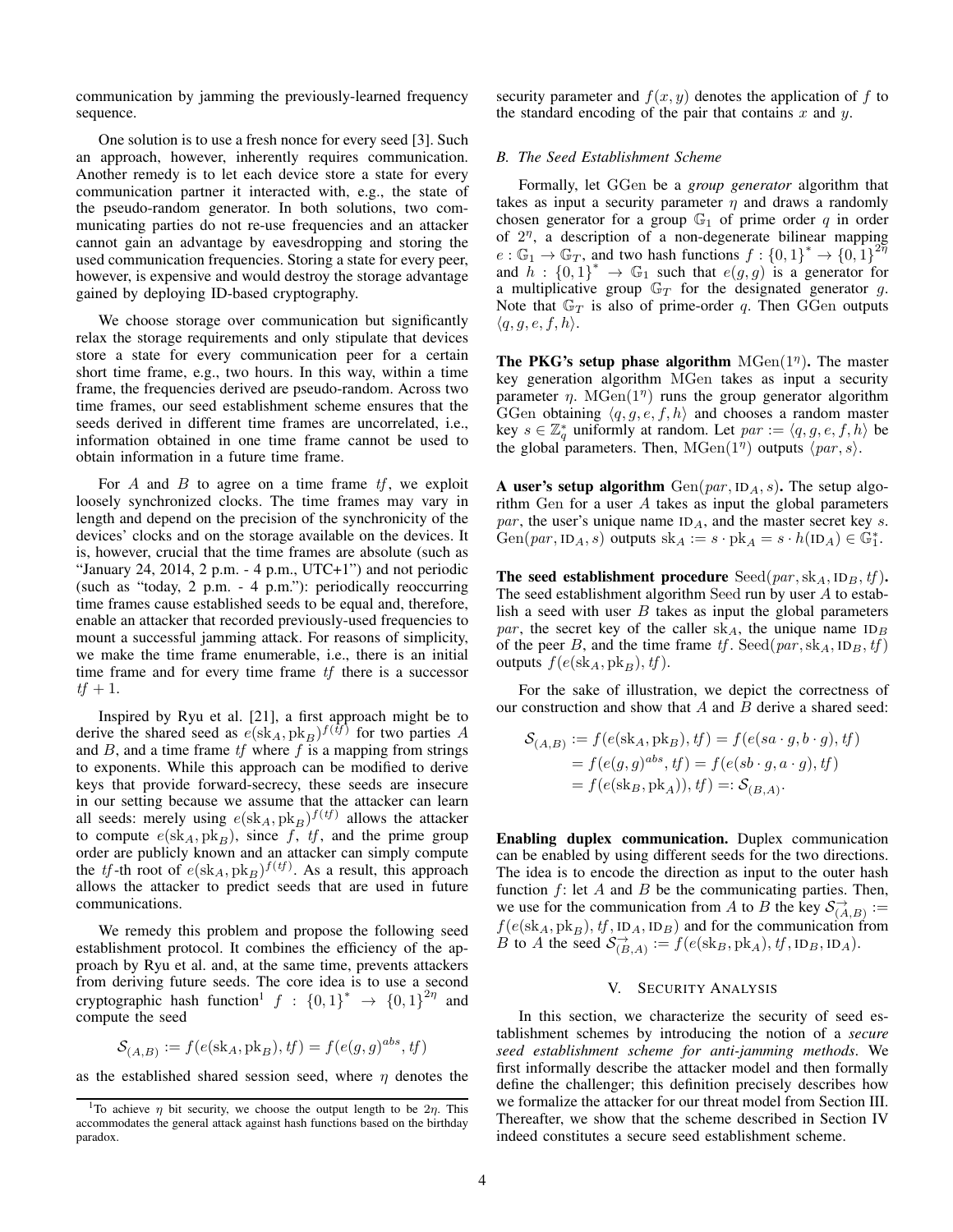upon (initialize)  $\langle par, s \rangle \leftarrow \text{MGen}(1^\eta);$  $tf := 0;$ send *par* to *E* upon (nextTimeframe)  $tf := tf + 1;$ send *tf* to *E* upon (initialize*,* ID*<sup>P</sup>* ) if *registered*  $|ID_P| = \perp$  then  $sk_P \leftarrow Gen(par, s, ID_P);$ set *registered*  $[ID_P] := 1$ send ready to *E* upon (compromise*,* ID*<sup>P</sup>* ) if  $ID_P \notin challengeSet$  then  $c[ID_P] := 1;$ send sk<sub>*P*</sub> to  $\mathcal E$ upon (computeSeed*,* ID*<sup>P</sup> ,* ID*Q*) if  $seed[ID_P, ID_Q, tf] = \perp$  then  $d_{tf} \leftarrow \text{Seed}(par, \text{sk}_P, \text{ID}_Q, tf)$  $seed[ID_P, ID_Q, tf] := d_{tf}$ send *seed*[ID<sub>*P*</sub>, ID<sub>*Q*</sub>, tf] to  $\mathcal{E}$ upon (challenge*,* ID*<sup>P</sup> ,* ID*Q*) set *challengeSet* :=  $\{ID_P, ID_Q\}$ if  $seed[ID_P, ID_Q, tf] = \perp \wedge$  $c[ID_P] = \perp \wedge c[ID_Q] \perp$ then if  $b = 1$  then  $seed[ID_P, ID_Q, tf] \leftarrow_R \mathbb{G}_T$ else  $d_{tf} \leftarrow \text{Seed}(par, \text{sk}_P, \text{ID}_Q, tf)$  $seed[ID_P, ID_Q, tf] := d_{tf}$ send *seed*[ID<sub>*P*</sub>, ID<sub>*Q*</sub>, *tf*] to  $\mathcal{E}$ 

The actions compromise, computeSeed, and challenge require that the involved parties ID*<sup>P</sup>* and, if applicable, ID*<sup>Q</sup>* are registered. For the sake of readability, we do not explicitly write these two if statements into the code.

<span id="page-4-0"></span>Figure 2. Pseudo-randomness seed challenger  $\text{PRSCh}_b(1^n)$ 

# *A. Preliminary Remarks*

Intuitively, we use a standard reduction technique to show that any attacker that wins against the challenger can be used to break the well-known decisional bilinear Diffie-Hellman problem. Since we assume that this problem is hard, we conclude that no attacker exists.

Our security notion for a seed establishment closely resembles the security notion of a secure key exchange in the eCK model [\[13\]](#page-8-11). On a high level, the main difference to the eCK model is that we do not allow any communication between the participating parties. In the spirit of the eCK model, we introduce the notion of a *session*. One session corresponds to one time frame. Our security definition for the seed establishment requires that the established seed is pseudo-random. More precisely, we require that the seeds of one session are indistinguishable from randomly chosen bit strings, in particular the seeds should be unpredictable based on past sessions.

Here and throughout the remainder of this paper, we use the convention that variables such as *seed* are written in lowercase letters. Some variables are parameterized, for instance, by user identifier or by the time frame. We use square brackets to denote the parameters, e.g.,  $seed[ID_P, ID_Q, tf]$ . Initially, all variables for all parameters are set to  $\perp$ . Functions are denoted by capitalized strings with the usual parenthesis notation, e.g.,  $\text{Seed}(par, \text{sk}_P, \text{ID}_Q, \text{tf}).$ 

## *B. The Notion of a Secure Seed Establishment*

We consider a probabilistic and polynomially bounded (ppt) attacker *E*. The attacker determines the number of parties involved in the game. This number can be dynamically changed. We grant the attacker the knowledge of all seeds that were established in the system, i.e., all seeds from all concurrent sessions. We stress that this is an unrealistically strong attacker: a real-life attacker is able to use a broadband receiver to determine the frequency sequence used in a communication. Our attacker, however, not only knows all these sequences but also the input to the pseudo-random generator that resulted in these sequences. Furthermore, we grant the attacker the power to arbitrarily compromise users at any point in time. These users will immediately release their secret key. The only exception are the users that are challenged by the attacker. These users cannot be compromised since this trivially breaks any security property.

Challenger definition. In [Figure 2,](#page-4-0) we formally define the seed challenger  $\text{PRSCh}_b(1)$ <sup>n</sup> against the pseudo-randomness of the seed establishment scheme. The attacker can start the game by sending (initialize) and the attacker can advance to the next time frame by sending (nextTimeframe). We let the attacker dynamically decide at which point in time an honest party *P* performs its initial setup phase by sending (initialize*,* ID*<sup>P</sup>* ).

The variable *registered* [ID<sub>*P*</sub>] keeps track of parties that finished their setup phase. By sending (compromise*,* ID*<sup>P</sup>* ), the attacker can adaptively compromise a party *P*. The variable  $c|ID_P|$  keeps track of compromised parties. Compromising a party is only possible if the attacker has not previously issued a challenge involving that party.

The attacker can let parties *P* and *Q* compute the seed for the current time frame by sending (computeSeed,  $ID_P$ ,  $ID_Q$ ). The newly established seed is immediately send to the attacker. Finally, the attacker can request a challenge seed for two honest (i.e., non-compromised) parties *P* and *Q* of her choice by sending (challenge,  $ID_P$ ,  $ID_Q$ ). At this point, the parameter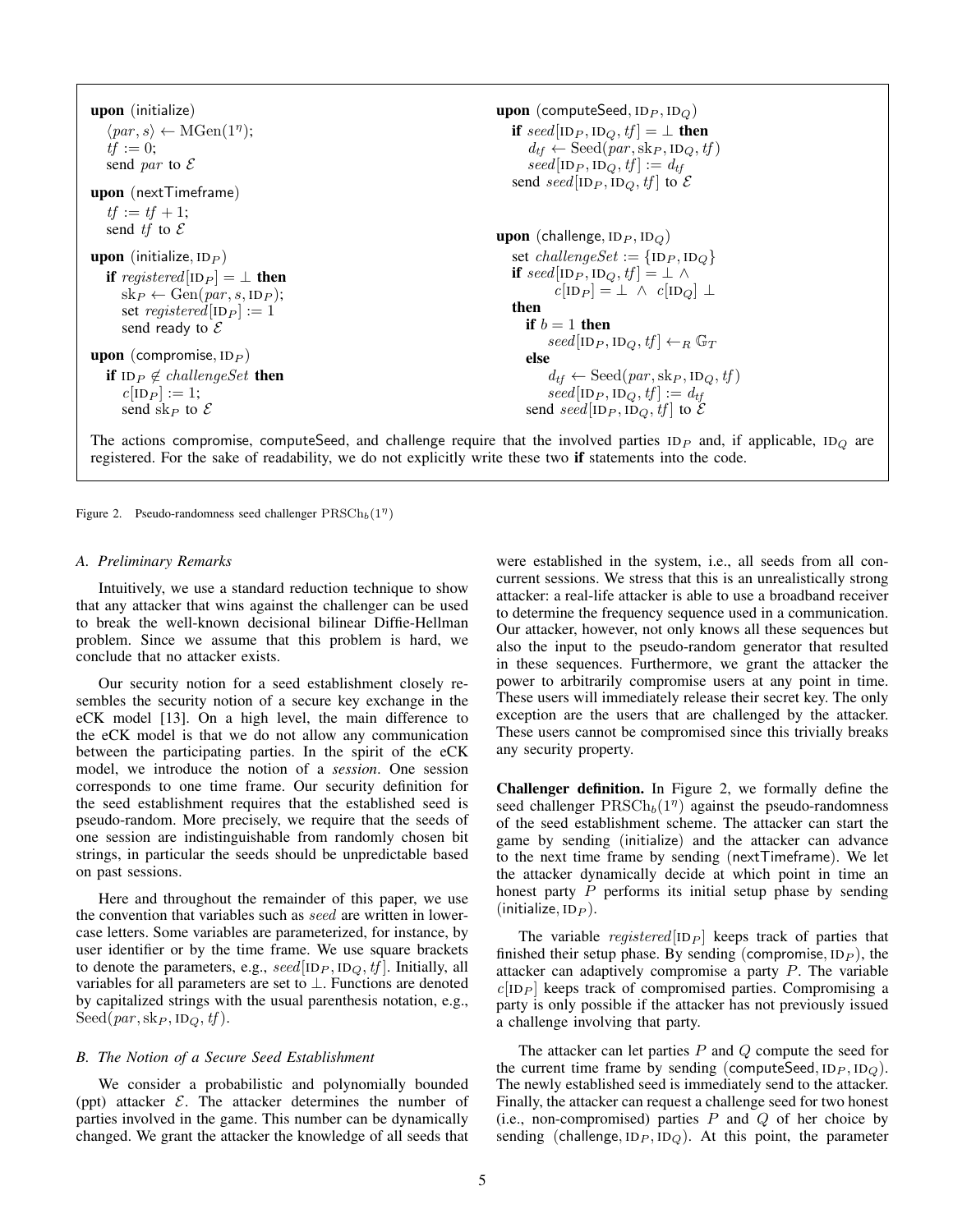*b* of the challenger comes into play: if  $b = 0$ , i.e., if the challenger is in the pseudo-randomness game, the challenger sends the correctly computed seed; otherwise,  $b = 1$ , i.e., if the challenger is running the random game, and the challenger sends a value chosen uniformly at random. The attacker wins if she is able to determine the bit *b* with non-negligible probability.

### *C. Security proof*

In the following, we show that the attacker  $\mathcal E$  cannot win in the challenge defined above. In the following, we let  $\mathcal{E}(1^n)^M$  denote the execution of  $\mathcal{E}(1^n)$  with oracle access to the machine *M*, i.e., can send requests to *M* and receives responses from *M*.

*Definition 1:* Let PRSCh be defined as in [Figure 2.](#page-4-0) We say that a tuple of ppt algorithms (GGen*,* MGen*,* Seed) is a *secure seed establishment scheme* if for all ppt attackers *E* the following difference is negligible in  $\eta$ :

$$
|\Pr[z \leftarrow \mathcal{E}(1^{\eta})^{\text{PRSCh}_0(1^{\eta})}: z = 1] -
$$
  

$$
Pr[z \leftarrow \mathcal{E}(1^{\eta})^{\text{PRSCh}_1(1^{\eta})}: z = 1]|.
$$

We base the security of our scheme on the commonly used bilinear version of the decisional Diffie-Hellmann problem.

The decisional bilinear Diffie-Hellmann (DBDH) problem. Let GGen be a group generator algorithm for  $\mathbb{G}_1$  as described in [Section IV-B.](#page-3-1) We say that the *DBDH problem is hard for* GGen if for every pair  $(ID_A, ID_B) \in \{0, 1\}^*$  and every probabilistic, polynomial-time (ppt) attacker  $\mathcal E$  the following difference is negligible in  $\eta$ :

$$
|\Pr[\langle q, g, e, f, h \rangle, \leftarrow \text{GGen}(1^\eta), a, b, s \leftarrow \mathbb{Z}_q^*
$$
  
\n
$$
z \leftarrow \mathcal{E}(1^\eta, q, g, e, a \cdot g, b \cdot g, s \cdot g, e(g, g)^{abs}) : z = 1]
$$
  
\n
$$
-\Pr[\langle q, g, e, f, h \rangle, \leftarrow \text{GGen}(1^\eta), a, b, s, r \leftarrow \mathbb{Z}_q^*,
$$
  
\n
$$
z \leftarrow \mathcal{E}(1^\eta, q, g, e, a \cdot g, b \cdot g, s \cdot g, e(g, g)^r) : z = 1]|.
$$

<span id="page-5-2"></span>*Theorem 1:* Let GGen be the group generator algorithm as defined in [Section IV-B.](#page-3-1) If  $h : \mathbb{G}_1 \to \mathbb{G}_T$  and  $f : \{0,1\}^* \to$  ${0, 1}^n$  are random oracles and if DBDH is hard for GGen, then (GGen*,* MGen*,* Seed) is a secure seed establishment scheme.

*Proof outline.* The full proof shows by contraposition that  $\mathcal{E}(1^{\eta})^{\text{PRSCh}_0(1^{\eta})}$  and  $\mathcal{E}(1^{\eta})^{\text{PRSCh}_1(1^{\eta})}$  are indistinguishable. For every attacker  $\mathcal{E}$ , we construct a reduction M that breaks the DBDH problem with non-negligible probability if  $\mathcal{E}(1^{\eta})^{\text{PRSCh}_0(1^{\eta})}$  and  $\mathcal{E}(1^{\eta})^{\text{PRSCh}_1(1^{\eta})}$  are distinguishable with non-negligible probability, i.e., if the following difference is non-negligible:

$$
|\Pr[z \leftarrow \mathcal{E}(1^{\eta})^{\text{PRSCh}_0(1^{\eta})}: z = 1] -
$$
  

$$
Pr[z \leftarrow \mathcal{E}(1^{\eta})^{\text{PRSCh}_1(1^{\eta})}: z = 1]|.
$$

<span id="page-5-0"></span>The full proof can be found in [Appendix B.](#page-8-12)

## VI. EXPERIMENTAL EVALUATION

We implemented our seed establishment scheme as detailed in [Section IV-B](#page-3-1) and conducted an experimental evaluation to investigate the practical feasibility of our approach.

#### *A. Prototype Implementation*

The implementation was done in Java since Java runs on virtually all commodity personal computers and on Android embedded devices, thus conveniently allowing us to study the efficiency with only one implementation. For the mathematical operations, we relied on the jPBC library [\[4\]](#page-7-3). This library is written entirely in Java without resorting to external nativecode libraries for speedup. As hash function to compute the seed, we use SHA-256 as provided by the standard Java API via the MessageDigest class. For the time frames, we conveniently used the current system time, accessible via the Java API call System.currentTimeMillis. Of course, a concrete implementation would use a more coarse-grained time resolution. Since this does not affect the seed computation time we omitted the code that computes such time frames in our implementation.

The implementation is general and does not exploit any form of parallelism (further discussed below). The source code and an executable Android APK package and an executable Java archive are freely available [\[17\]](#page-8-13).

#### *B. Experimental Evaluation*

We conducted an experimental evaluation of the implementation. We let the implementation run on a commodity notebook with a 3.3 GHz quad-core processor and 4 GB RAM, on a Galaxy Nexus phone that is equipped with a 1.2 GHz dual-core processor and 1 GB RAM, and on a Galaxy Note 10.1 tablet that is outfitted with a 1.4 GHz quad-core processor and 2 GB RAM. On each device, we used multiple security parameters to show that our scheme is also feasible for larger, more secure elliptic curves. We used elliptic curves that offer a security parameter of 80 bits, 112 bits, and 128 bits. More precisely, we used symmetric TYPE-I curves [\[7\]](#page-8-14) with an embedding degree of  $k = 2$  that are coined Type-A curves in jPBC [\[4\]](#page-7-3). The curve parameters are specified in Table [I.](#page-6-1) We selected a symmetric pairing.<sup>[2](#page-5-1)</sup> In the following, we shed more light on the selection of the curve parameters.

Since we rely on the discrete logarithm problem for the security of our scheme, we require that this problem is at least as hard in the target group  $\mathbb{G}_T$  as it is in  $\mathbb{G}_1$ . The group  $\mathbb{G}_1$  is an *r* bit prime-order subgroup of an elliptic curve  $E(\mathbb{F}_q)$  over the finite field  $\mathbb{F}_q$ , where *q* is a *p* bit prime. Since the embedding degree of our curves is  $k = 2$ ,  $\mathbb{G}_T$  is a subgroup of the field extension  $\mathbb{F}_{q^2}$ . Koblitz and Menezes [\[12\]](#page-8-15) recommend that for achieving a security parameter  $\eta$ , the field extension  $\mathbb{F}_{q^k}$  should be as large as RSA groups with that security parameter and that  $r$  should equal  $2\eta$ . Intuitively, the algorithms for attacking RSA are as sophisticated as those for attacking the discrete logarithm problem in *r* bit subgroups of  $E(\mathbb{F}_q)$  and in  $\mathbb{F}_{q^k}$ .

We applied these recommendations and derive the curves as follows: we used the curve provided with jPBC that offers 80 bit security (called "a.param") and we generated curves with 112 bit and with 128 bit security ourselves using the jPBC

<span id="page-5-1"></span><sup>2</sup>Asymmetric pairings may result in a higher embedding degree and, as a consequence, smaller curves and potentially better performance (see [Ap](#page-8-9)[pendix A\)](#page-8-9). We are, however, not aware of a library with support for asymmetric pairings on Type-II curves that runs on commodity hardware as well as embedded devices out of the box.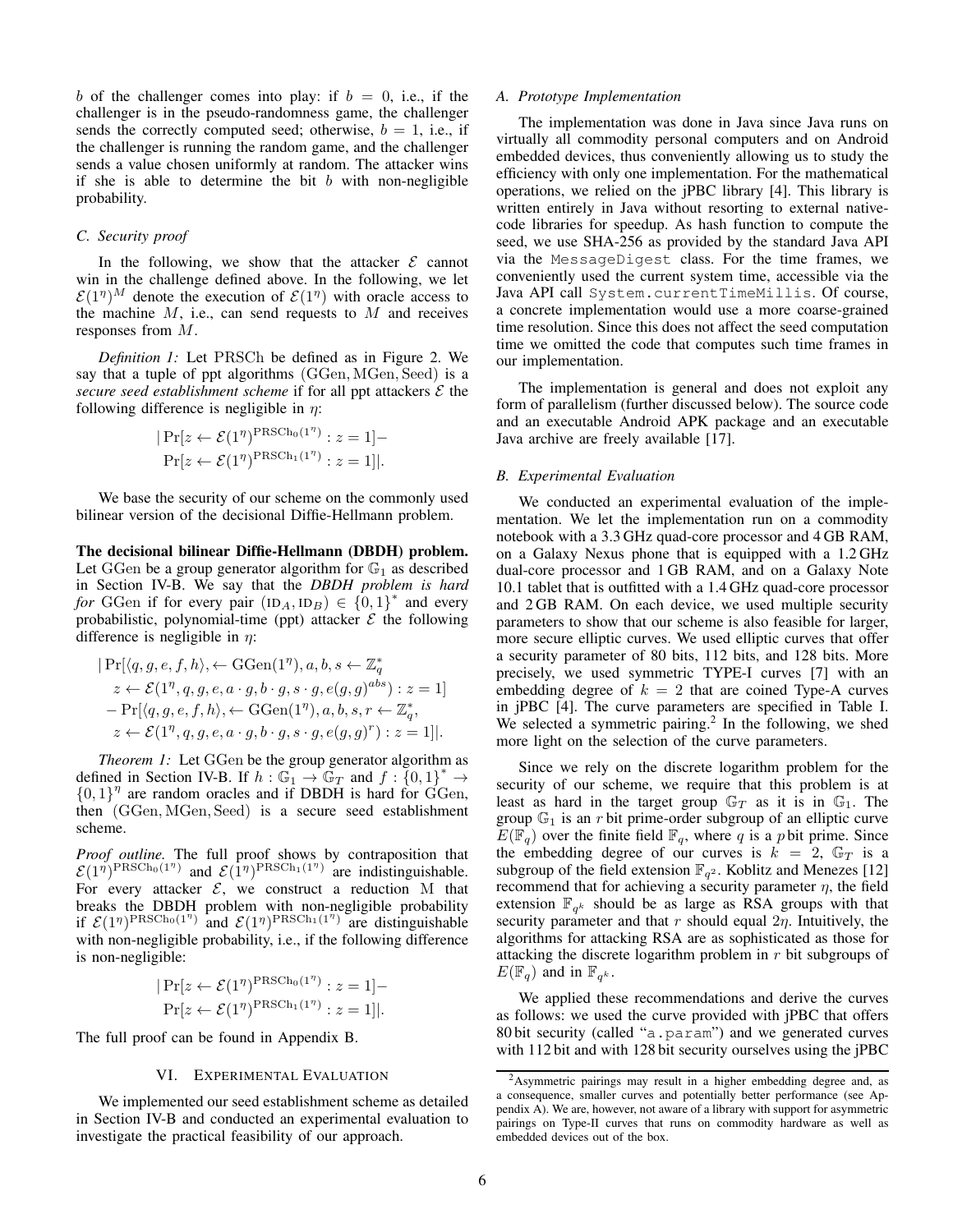

Figure 3. Experimental evaluation.

<span id="page-6-2"></span>

| RSA  | η   | r   | р    | $_{\mathbb{F}}$<br>$\sim$ <sup>2</sup> |
|------|-----|-----|------|----------------------------------------|
| 1024 | 80  | 160 | 512  | 1024                                   |
| 2048 | 112 | 229 | 1099 | 2198                                   |
| 3072 | 128 | 260 | 1599 | 3198                                   |

<span id="page-6-1"></span>Table I. ELLIPTIC CURVE PARAMETERS USED IN THE PROTOTYPE IMPLEMENTATION.

function TypeACurveGenerator(r, p). Since the curve generation algorithm sometimes deviates from the desired parameters, we added a margin to guarantee at least the desired group sizes. Table [I](#page-6-1) summarizes the RSA group sizes for the security parameter  $\eta$ , the bit size  $r$  of  $\mathbb{G}_1$ , the bit size  $p$  of the base field  $\mathbb{F}_q$  of the elliptic curve, and the bit size of the field extension  $\mathbb{F}_{q^2}$ . For more details and explanations, we refer the reader to extensive literature on the topic [\[2\]](#page-7-2), [\[7\]](#page-8-14), [\[12\]](#page-8-15), [\[21\]](#page-8-10).

For each of the three curves, we evaluated the schemes as follows: we randomly chose PKG secret keys. For each such key, we set up the public keys for two parties *A* and *B* and we ran the seed establishment scheme 100 times, each time with a different time frame. We report the average time that it took party *A* and *B* to compute the seed in [Figure 3.](#page-6-2)

## *C. Results and Discussion*

[Figure 3](#page-6-2) shows that the seed establishment protocol is fast enough to be used on commodity hardware as well as embedded devices. On a normal notebook, the computation of the seed constitutes only a very minor overhead: it takes less than 55 ms even for the highest security parameter. On the two Android devices, the time required for the seed computation ranges between 311 ms to 838 ms and 424 ms to 1182 ms for the quad-core tablet and the dual-core phone, respectively.

The graphs indicate that the computation time does not grow linearly in the security parameter. The reason is that we use elliptic curves that are defined over finite fields and finite field extensions. The operations in these finite fields have a super-linear complexity in the length of the security parameter. This super-linear complexity of the basic operations is reflected in the computation time of the pairing.

Even though the embedded devices used in our evaluation are equipped with powerful CPUs, they show a significantly worse performance for the following reasons: jPBC internally uses the BigInteger class. This class uses normal registers to compute arbitrary-precision modular operations. Since the



CPUs in both handheld devices are 32 bit processors, these devices have an inherent disadvantage when compared to 64 bit processors of commodity notebooks. Furthermore, a study conducted by Oracle [\[9\]](#page-8-16) suggests that the Dalvik virtual machine, the back-end virtual machine that runs the Android applications, is slower than native Java VMs.

Generality and parallelism. The implementation uses the jPBC library out of the box. This implementation is written to be portable and consequently does not exploit any optimized number theory library. Even though jPBC is thread-safe, our implementation cannot exploit parallelism because the implementation consists of two sequentially-dependent jPBC API calls. A specialized, more low-level implementation potentially improves efficiency by actively exploiting the features of a multi-core architecture.

## VII. RELATED WORK

<span id="page-6-0"></span>Identity-based cryptography. The identity-based cryptography paradigm was initiated by Adi Shamir [\[23\]](#page-8-17). Since then, an impressive corpus of literature on different kinds of identitybased cryptography techniques has been published. The work closest to ours are pairing-based key establishment schemes (e.g., [\[5\]](#page-7-4), [\[11\]](#page-8-18), [\[21\]](#page-8-10), [\[22\]](#page-8-19)). In all of these schemes, the established key *k* is used to directly encrypt or directly mac the subsequent communication. In particular, the established key *k* must be strong enough to provide forward secrecy or unconditional anonymity, i.e., even if the long-term keys used to establish *k* are broken in the future, *k* is still secure. In our case, however, we do not need that seeds remain secret in the future or that seeds remain secure if one of the two parties is compromised. We only require that two consecutively generated seeds are different. Therefore, we can resort to the conceptually much simpler and computationally much more efficient solution based on time-frames and hash functions. After establishing the seed to enable a jammingresistant communication, any key establishment protocol can be used to establish a session key to secure the successive communication.

Our seed establishment scheme is inspired by the key setup of the encryption scheme by Boneh and Franklin [\[2\]](#page-7-2). Our approach, however, significantly deviates from their approach since they build an asymmetric encryption scheme while we aim at establishing a shared seed in a non-interactive manner.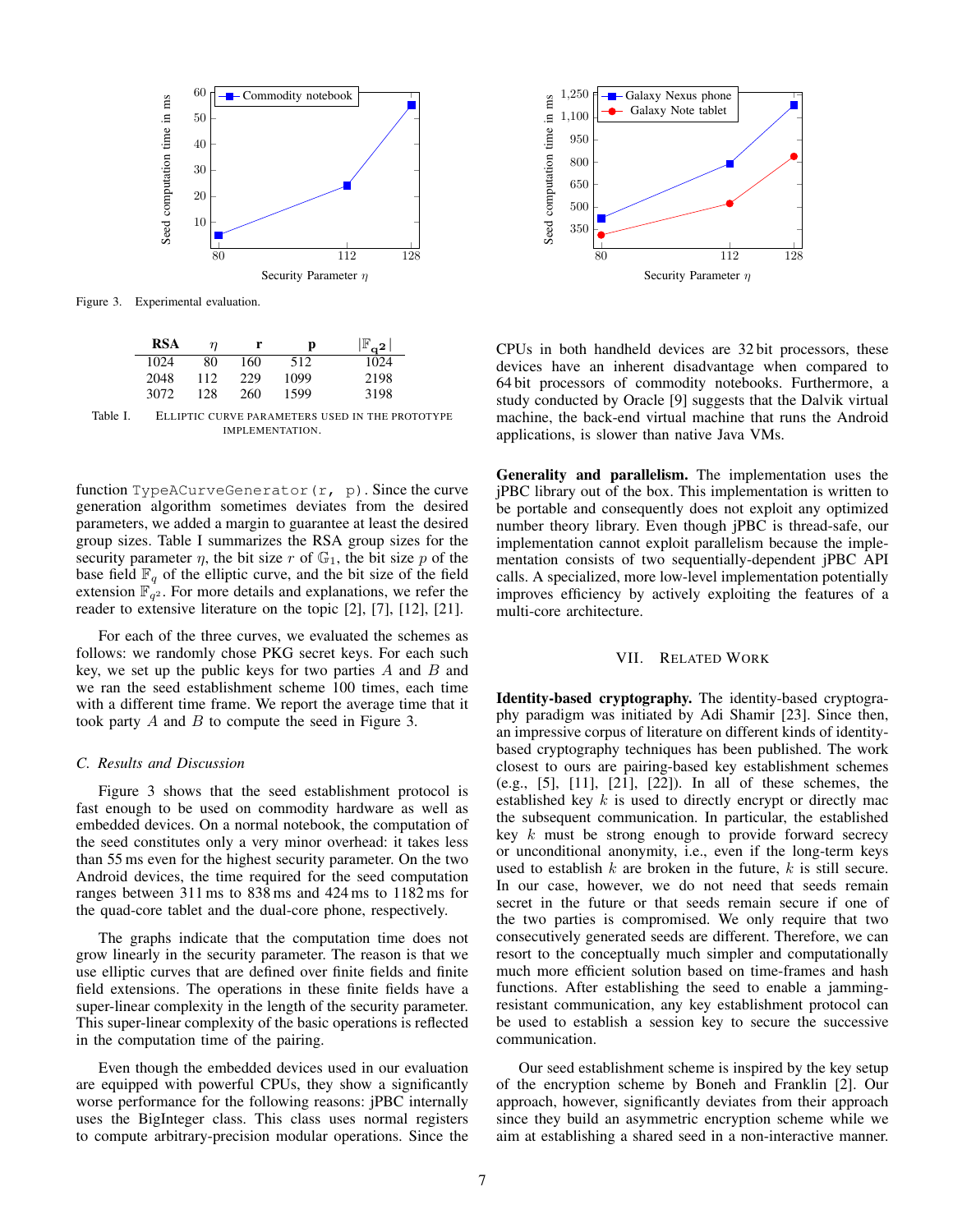The concept of combining strings and cryptographic material as input to hash functions has, for instance, been explored in the form of service-specific pseudonyms [\[16\]](#page-8-20), of domain pseudonyms [\[8\]](#page-8-21), and of scope-exclusive pseudonyms [\[1\]](#page-7-5). The aim of all of these approaches is to create pseudonyms that are linkable within the context described by the string but unlinkable outside of that context. We do not establish pseudonyms. In fact, the identity of two communication parties can be publicly known. Instead, we focus on establishing cryptographically strong seeds and we enforce that consecutively established seeds differ.

## Seed establishment and non-interactive key establishment.

Our security notion for a seed establishment closely resembles the security notion of a secure key exchange in the eCK model [\[13\]](#page-8-11). The main difference to the eCK model is that our goal is to abstain from any communication between the participating parties and that we do not require forward secrecy. Even though a seed establishment scheme for antijamming techniques does not need to provide forward secrecy, an attacker should not be able to mount replay attacks. We introduce time frames and require that even for the same peer the seed establishment scheme produces a completely uncorrelated seed for every time frame.

On the theory side, non-interactive key establishment has recently been re-investigated by [\[6\]](#page-7-6). In this work, the authors provide security models for this primitive and explore their relationships. On the more practical side, the use of identitybased key establishment protocols for wireless ad-hoc communication in adversarial settings has recently been modeled by Capar *et al.* [\[3\]](#page-7-0). The authors analyze the communication and energy costs of existing security protocols in wireless settings and propose a protocol that reduces both costs. In contrast to our scheme, their protocol relies on transmitting a nonce for guaranteeing the freshness of a seed, which make zerocommunication seed establishment impossible. Moreover, they do not consider specific implementation details for realizing identity-based key establishment.

Keyless spread-spectrum communication. Apart of the mentioned works on spread-spectrum communication without shared secrets such as [\[25\]](#page-8-6), [\[26\]](#page-8-5) for FHSS-based solutions and [\[10\]](#page-8-8), [\[19\]](#page-8-2), [\[24\]](#page-8-4) for DSSS-based solutions, a number of further schemes have been proposed to improve their efficiency and applicability. To improve the robustness of keyless DSSS-based schemes to reactive jammers, delayed seed-disclosure [\[14\]](#page-8-22) and randomized differential DSSS [\[15\]](#page-8-23) were proposed. In [\[28\]](#page-8-24), Wang *et al.* model UFHSS transmissions as a multi-armed bandid problem and derive optimality results for adaptive UFHSS. In [\[29\]](#page-8-25), Xiao *et al.* take the pairwise problem to network (multi-hop) settings and propose solutions for collaborative broadcast. All these proposals focus on the communication side and how to make the reception of messages more efficient. They do not improve on the required length of messages that must be exchanged for establishing a shared secret (or seed) as we do in this paper. This idea might seem simple but it can nevertheless be very effective.

A general problem in this context (not specific to this paper) is how a receiver will know that it should be receiving messages. In scenarios where messages are sent regularly, this can be predicted by the receiver. Other settings require out-ofband channels or the receiver's initiative when all communication is suddenly lost (due to jamming attacks).

## VIII. CONCLUSION

<span id="page-7-1"></span>In this paper, we presented a zero-communication seed establishment scheme that derives cryptographically strong seeds for anti-jamming spread spectrum methods. Once derived, these seeds are used as input to a pseudo-random generator that in turn is used to create a high-throughput, jammingresistant channel. The proposed scheme combines powerful identity-based cryptographic methods with sophisticated antijamming techniques to facilitate fast and reliable wireless communication in an adversarial setting. Cryptographically strong seeds are derived by exploiting a-priori knowledge of the communication partners. Even if no a-priori knowledge about the partners is available, our method significantly reduces the required communication over low-throughput channels by one order of magnitude.

We proved that our scheme derives cryptographically strong seeds. In particular, the derived seeds are computationally indistinguishable from random numbers against a very strong attacker that knows all established seeds and that can dynamically create and corrupt parties. More precisely, we formally defined the notion of a secure seed establishment scheme for anti-jamming methods and we showed that our scheme satisfies this notion in the presence of such a strong attacker. Furthermore, we also conducted an experimental evaluation to show the feasibility of our approach. The results confirm that the seed establishment is efficient enough to run on commodity mobile hardware such as notebooks, tablet computers, and smart phones. An optimized implementation that exploits hardware-specific features such as the readilyavailable multi-core architectures of these devices can be expected to improve the efficiency further.

# Acknowledgements.

This work was supported by the German research foundation (DFG) through the Emmy Noether program and the Cluster of Excellence on Multimodal Computing and Interaction (MMCI), and by the German Federal Ministry of Education and Research (BMBF) through funding for the Center for IT-Security, Privacy and Accountability (CISPA). We thank the reviewers for their helpful comments.

#### **REFERENCES**

- <span id="page-7-5"></span>[1] "Attribute-based Credentials for Trust EU Project," [https://abc4trust.e](https://abc4trust.eu/)u/.
- <span id="page-7-2"></span>[2] D. Boneh and M. Franklin, "Identity-Based-Encryption from the Weil Pairing," *SIAM Journal on Computing*, vol. 32, no. 3, pp. 586–615, 2003.
- <span id="page-7-0"></span>[3] C. Capar, D. Goeckel, K. G. Paterson, E. A. Quaglia, D. Towsley, and M. Zafer, "Signal-flow-based analysis of wireless security protocols," *Information and Computation*, vol. 226, pp. 37–56, 2013.
- <span id="page-7-3"></span>[4] A. De Caro, "jPBC Library," [http://libeccio.dia](http://libeccio.dia.unisa.it/projects/jpbc/downsload.html).unisa.it/projects/jpbc/ downsload.html.
- <span id="page-7-4"></span>[5] R. Dupont and A. Enge, "Provably secure non-interactive key distribution based on pairings," *Discrete Applied Mathematics*, vol. 154, no. 2, pp. 270–276, Feb. 2006.
- <span id="page-7-6"></span>[6] E. S. V. Freire, D. Hofheinz, E. Kiltz, and K. G. Paterson, "Noninteractive key exchange," in *Public Key Cryptography*, 2013, pp. 254– 271.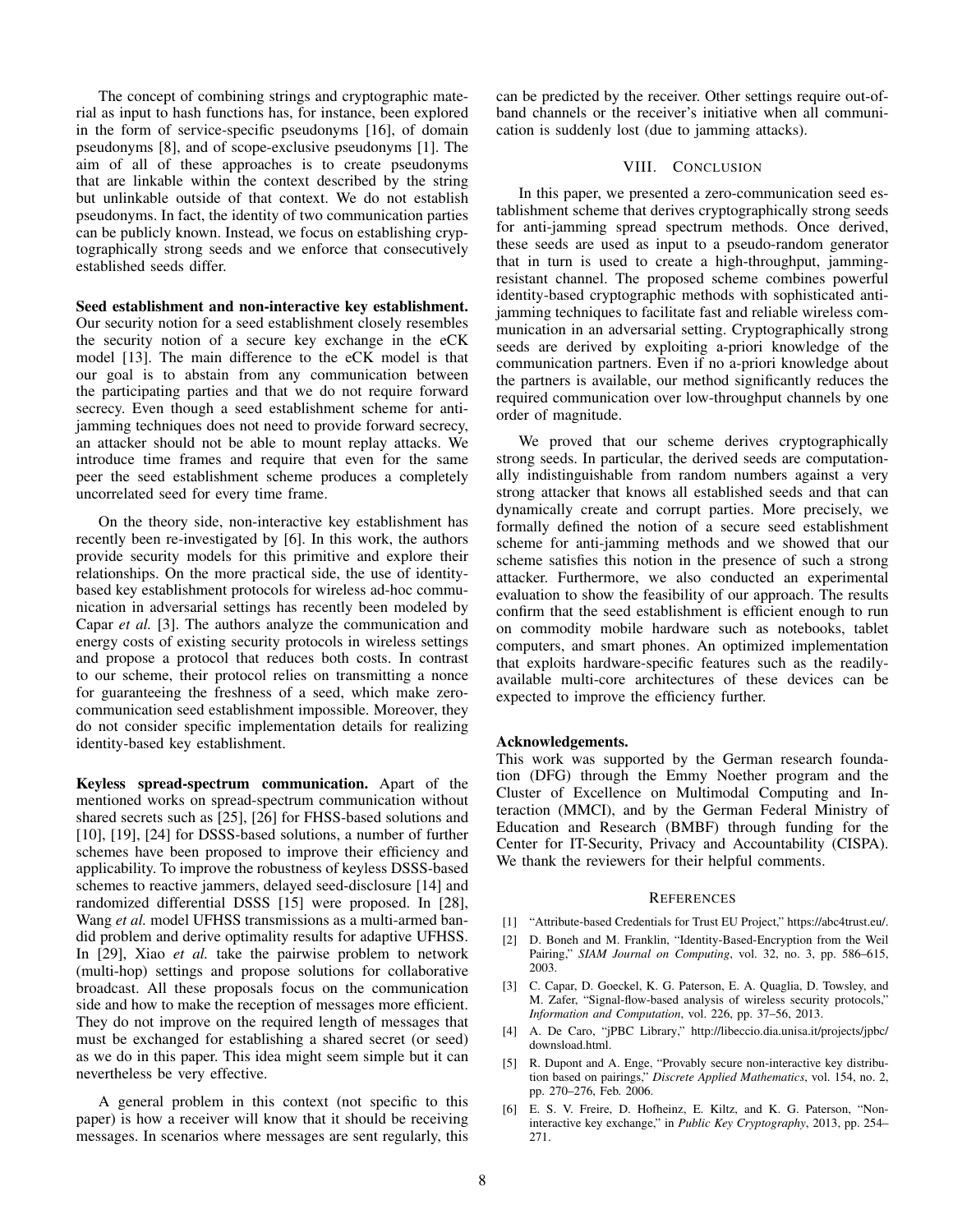- <span id="page-8-14"></span>[7] S. D. Galbraith, K. G. Paterson, and N. P. Smart, "Pairings for Cryptographers," *Discrete Applied Mathematics*, vol. 156, no. 16, pp. 3113–3121, Sep. 2008.
- <span id="page-8-21"></span>[8] "Identity Mixer," [http://idemix.word](http://idemix.wordpress.com/)press.com/.
- <span id="page-8-16"></span>[9] "Java SE Embedded Performance Versus Android 2.2," [https://blogs.oracl](https://blogs.oracle.com/javaseembedded/entry/how_does_android_22s_performance_stack_up_against_java_se_embedded)e.com/javaseembedded/entry/how\_does\_android\_ 22s\_performance\_stack\_up\_against\_java\_se\_embedded, accessed March 21, 2013.
- <span id="page-8-8"></span>[10] T. Jin, G. Noubir, and B. Thapa, "Zero pre-shared secret key establishment in the presence of jammers," in *Proceedings of the ACM International Symposium on Mobile Ad Hoc Networking and Computing (MobiHoc)*. ACM, 2009, pp. 219–228.
- <span id="page-8-18"></span>[11] A. Kate, G. M. Zaverucha, and I. Goldberg, "Pairing-Based Onion Routing," in *Proc. Privacy Enhancing Technologies Symposium (PETS'07)*, ser. Lecture Notes in Computer Science, vol. 4776. Springer-Verlag, 2007, pp. 95–112.
- <span id="page-8-15"></span>[12] N. Koblitz and A. Menezes, "Pairing-based Cryptography at High Security Levels," pp. 13–36, 2005.
- <span id="page-8-11"></span>[13] B. LaMacchia, K. Lauter, and A. Mityagin, "Stronger security of authenticated key exchange," in *Proceedings of the 1st international conference on Provable security*, ser. ProvSec'07. Berlin, Heidelberg: Springer-Verlag, 2007, pp. 1–16.
- <span id="page-8-22"></span>[14] A. Liu, P. Ning, H. Dai, Y. Liu, and C. Wang, "Defending DSSS-based Broadcast Communication against Insider Jammers via Delayed Seed-Disclosure," in *Proc. of the Computer Security Applications Conference*. ACM, 2010, pp. 367–376.
- <span id="page-8-23"></span>[15] Y. Liu, P. Ning, H. Dai, and A. Liu, "Randomized differential DSSS: Jamming-resistant wireless broadcast communication," in *Proceedings of INFOCOM*. IEEE, 2010, pp. 1–9.
- <span id="page-8-20"></span>[16] M. Maffei, K. Pecina, and M. Reinert, "Security and privacy by declarative design," in *Proc. IEEE Symposium on Computer Security Foundations (CSF'13)*, 2013, pp. 81–96.
- <span id="page-8-13"></span>[17] K. Pecina, E. Mohammadi, and C. Pöpper, "Project Page: A Zero-Communication Seed Agreement for Anti-Jamming Techniques," [http:](http://www.sps.cs.uni-saarland.de/zcaj/) //www.sps.cs.uni-saarland.de/zcaj/.
- <span id="page-8-0"></span>[18] R. A. Poisel, *Modern Communications Jamming Principles and Techniques*. Artech House Publishers, 2004.
- <span id="page-8-2"></span>[19] C. Pöpper, M. Strasser, and S. Capkun, "Jamming-resistant broadcast communication without shared keys," in *Proceedings of the 18th USENIX Security Symposium*. The USENIX Association, 2009, pp. 231–247.
- <span id="page-8-3"></span>[20] C. Pöpper, M. Strasser, and S. Capkun, "Anti-jamming broadcast communication using uncoordinated spread spectrum techniques," *IEEE Journal on Selected Areas in Communications*, vol. 28, no. 5, pp. 703– 715, 2010.
- <span id="page-8-10"></span>[21] E.-K. Ryu, E.-J. Yoon, and K.-Y. Yoo, "An Efficient ID-Based Authenticated Key Agreement Protocol from Pairings," in *Proc. Networking Technologies, Services, and Protocols; Performance of Computer and Communication Networks; Mobile and Wireless Communications (NET-WORKING'04)*, ser. Lecture Notes in Computer Science, vol. 3042. Springer-Verlag, 2004, pp. 1458–1463.
- <span id="page-8-19"></span>[22] R. Sakai, K. Ohgishi, and M. Kasahara, "Cryptosystems based on Pairings," in *Proc. Symposium on Cryptography and Information Security (SCIS'00)*, 2000.
- <span id="page-8-17"></span>[23] A. Shamir, "Identity-based Cryptosystems and Signature Schemes," in *Proc. Advances in Cryptology (CRYPTO'84)*, ser. Lecture Notes in Computer Science, vol. 7. Springer-Verlag, 1984, pp. 47–53.
- <span id="page-8-4"></span>[24] D. Slater, P. Tague, R. Poovendran, and B. J. Matt, "A coding-theoretic approach for efficient message verification over insecure channels," in *Proceedings of the ACM Conference on Wireless Network Security (WiSec)*. ACM, 2009, pp. 151–160.
- <span id="page-8-6"></span>[25] M. Strasser, C. Pöpper, and S. Capkun, "Efficient uncoordinated FHSS anti-jamming communication," in *Proceedings of the ACM International Symposium on Mobile Ad Hoc Networking and Computing (MobiHoc)*. ACM, 2009, pp. 207–218.
- <span id="page-8-5"></span>[26] M. Strasser, C. Pöpper, S. Capkun, and M. Cagalj, "Jamming-resistant key establishment using uncoordinated frequency hopping," in *IEEE Symposium on Security and Privacy (S&P)*, 2008, pp. 64–78.
- <span id="page-8-1"></span>[27] D. Torrieri, *Principles of Spread-Spectrum Communication Systems*, 2nd ed. New York: Springer, 2011.
- <span id="page-8-24"></span>[28] Q. Wang, P. Xu, K. Ren, and X. Li, "Towards optimal adaptive UFH-based anti-jamming wireless communication," *Journal on Selected Areas in Communications*, vol. 30, no. 1, pp. 16–30, 2012.
- <span id="page-8-25"></span>[29] L. Xiao, H. Dai, and P. Ning, "Jamming-resistant collaborative broadcast using uncoordinated frequency hopping," *IEEE Transactions on Information Forensics & Security*, vol. 7, no. 1, pp. 297–309, 2012.
- <span id="page-8-7"></span>[30] K. Xu, Q. Wang, and K. Ren, "Joint UFH and power control for effective wireless anti-jamming communication," in *Proceedings of the IEEE INFOCOM*, 2012, pp. 738 –746.

#### APPENDIX

## <span id="page-8-9"></span>*A. Seed Establishment with an Asymmetric Pairing*

The seed establishment scheme in a setting with an asymmetric pairing works as follows: the pairing  $e : \mathbb{G}_1 \times \mathbb{G}_2 \mapsto$  $\mathbb{G}_T$ ,  $\mathbb{G}_1 \neq \mathbb{G}_2$  is defined over a Type-II elliptic curve [\[7\]](#page-8-14). These curves have an efficiently-computable isomorphism  $\phi$ :  $\mathbb{G}_2 \mapsto \mathbb{G}_1$ . We require that all values reside in  $\mathbb{G}_2$  and the hash function  $h: \{0,1\}^* \mapsto \mathbb{G}_2$ . The public key and private keys are still computed as before. The seed computation however, becomes slightly more involved:

$$
\mathcal{S}_{A,B} := f(e(\phi(\text{sk}_A), \text{pk}_B), tf)
$$
  

$$
\mathcal{S}_{B,A} := f(e(\phi(\text{sk}_B), \text{pk}_A), tf)
$$

To show the correctness of this computation, i.e., to show that  $S_{A,B} = S_{B,A}$ , we observe that  $\phi(\hat{g}) := g$  for some generators  $\hat{g}$  of  $\mathbb{G}_2$  and *g* of  $\mathbb{G}_1$  and that  $\phi(x \cdot \hat{g}) = x \cdot g$  since  $\phi$  is an isomorphism. Furthermore, we recall that  $sk_A = s \cdot pk_A$  $s \cdot a \cdot \hat{g}$  and  $sk_B = s \cdot pk_B = s \cdot b \cdot \hat{g}$  for some *a*, *b*, and the PKG secret *s*. Then

$$
\begin{array}{rcl} \mathcal{S}_{A,B} & := & f(e(\phi(\mathrm{sk}_A),\mathrm{pk}_B),tf) \\ & = & f(e(\phi(s \cdot a \cdot \hat{g}),b \cdot \hat{g}),tf) \\ & = & f(e(s \cdot a \cdot \phi(\hat{g}),b \cdot \hat{g}),tf) \\ & = & f(e(\phi(\hat{g}),\hat{g})^{s \cdot a \cdot b},tf) \\ & = & f(e(s \cdot b \cdot \phi(\hat{g}),a \cdot \hat{g}),tf) \\ & = & f(e(\phi(s \cdot b \cdot \hat{g}),a \cdot \hat{g}),tf) \\ & = & f(e(\phi(\mathrm{sk}_B),\mathrm{pk}_A),tf) \\ & = & S_{B,A} \end{array}
$$

# <span id="page-8-12"></span>*B. Full Proof of Theorem [1](#page-5-2)*

Theorem [1.](#page-5-2) *Let* GGen *be the group generator algorithm as above. If*  $h : \mathbb{G}_1 \to \mathbb{G}_T$  and  $f : \{0,1\}^* \to \{0,1\}^{\eta}$  are *random oracles and if DBDH is hard for* GGen*, then for all ppt attackers*  $\mathcal E$  *the following difference is negligible in*  $\eta$ *:* 

$$
|\Pr[z \leftarrow \mathcal{E}(1^{\eta})^{\text{PRSCh}_0(1^{\eta})}: z = 1] -
$$
  

$$
|\Pr[z \leftarrow \mathcal{E}(1^{\eta})^{\text{PRSCh}_1(1^{\eta})}: z = 1]|.
$$

*Proof:* We show by contraposition that  $\mathcal{E}(1^n)^{\text{PRSCh}_0(1^n)}$ and  $\mathcal{E}(1\eta)^{\text{PRSCh}_1(1\eta)}$  are indistinguishable. We construct for every attacker  $\mathcal E$  a reduction M that breaks the DBDH problem with non-negligible probability if  $\mathcal{E}(1^n)^{\text{PRSCh}_0(1^n)}$ and  $\mathcal{E}(1^{\eta})^{\text{PRSCh}_1(1^{\eta})}$  are distinguishable with non-negligible probability, i.e., if the following difference is non-negligible:

$$
|\Pr[z \leftarrow \mathcal{E}(1^{\eta})^{\text{PRSCh}_0(1^{\eta})}: z = 1] -
$$
  
 
$$
|\Pr[z \leftarrow \mathcal{E}(1^{\eta})^{\text{PRSCh}_1(1^{\eta})}: z = 1]|.
$$

Let *p* be the polynomial of  $\mathcal{E}$ . The reduction  $M_b$  communicates with  $\mathcal E$  and outputs as a guess  $z$  whatever  $\mathcal E$  outputs